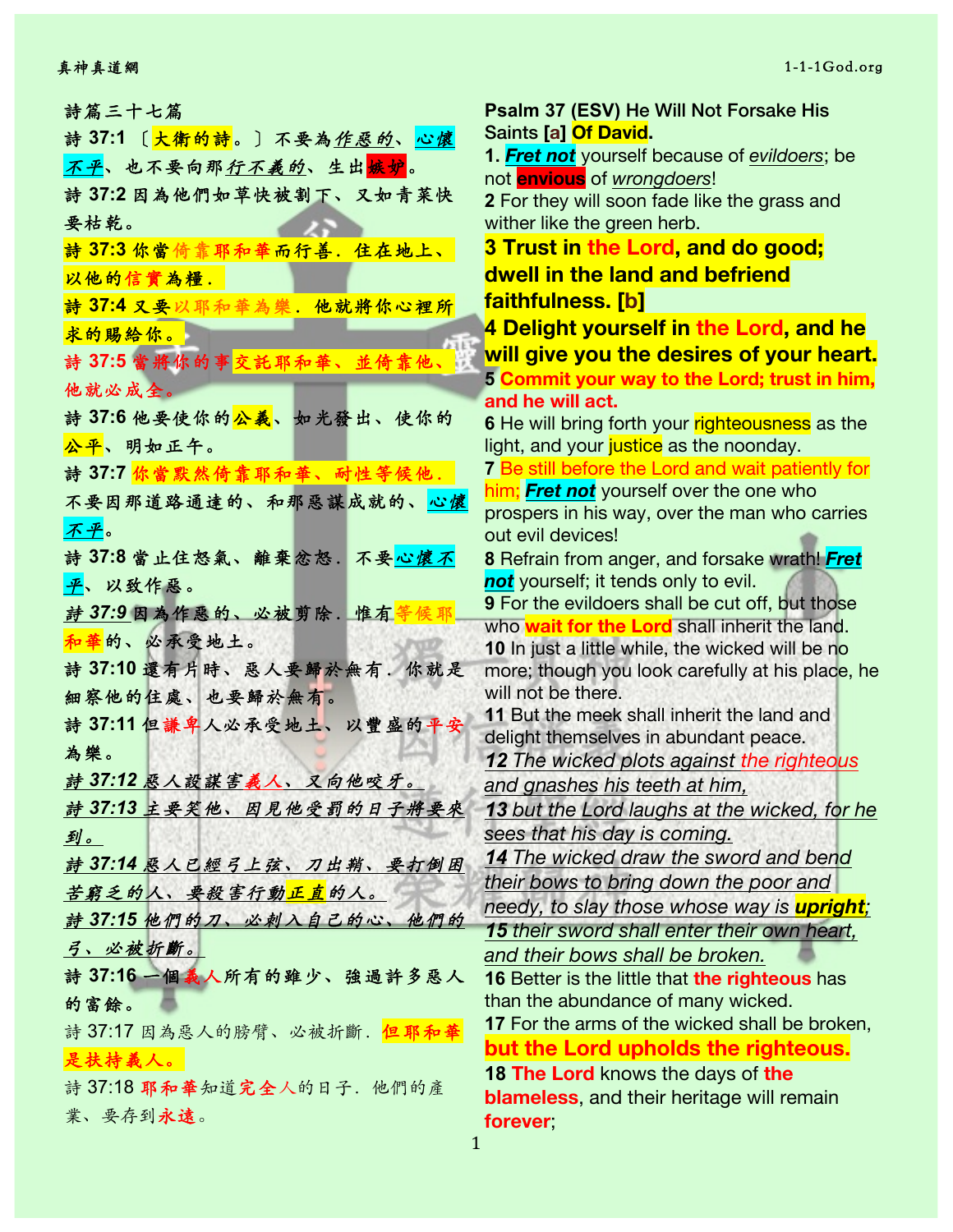詩 37:19 他們在急難的時候、不至羞愧、在饑荒 的日子、必得飽足。 詩 37:20 惡人卻要<mark>滅亡</mark>. 耶和華的仇敵、要像羊 羔的脂油.〔或作像草地的華美〕他們要消滅、 要如煙消滅。 詩 37:21 惡人借貸而不償還. 義人卻恩待人、 並且施捨。 詩 **37:22** 蒙耶和華賜福的、必承受地⼟.被他 咒詛的、必被剪除。 詩 **37:23** 義⼈的腳步、被耶和華立定.他的道 路、耶和華也喜愛。 詩 **37:24** 他雖失腳、也不⾄全身仆倒.因為耶 和華用手攙扶他。〔或作攙扶他的手〕 詩 37:25 我從前年幼、現在年老、卻未見過義⼈ 被棄.也未見過他的後裔討飯。 詩 37:26 他終日恩待人、借給人. 他的後裔也蒙 福。 詩 **37:27** 你當離惡⾏善、就可永遠安居。 詩 37:28 因為耶和華喜愛公平、不撇棄他的聖 民. 他們永蒙保佑. 但惡人的後裔必被剪除。 詩 **37:29** 義⼈必承受地⼟、永居其上。 <mark>詩 37:30 義人的口談論智慧、他的*舌頭*講說公</mark> 平。 詩 **37:31** 神的律法在他⼼裡.他的腳總不滑 跌。 詩 37:32 惡⼈窺探義⼈、想要殺他。 詩 37:33 耶和華必不撇他在惡人手中、當<mark>審判</mark>的 時候、也不定他的罪。 詩 **37:34** 你當等候耶和華、遵守他的道、他就 抬舉你、使你承受地土. 惡人被剪除的時候、 你必看見。 詩 37:35 我見過惡人大有勢力、好像一根青翠樹 在本土生發。 詩 37:36 有人從那裡經過、不料、他沒有了. 我 也尋找他、卻尋不著。 詩 **37:37** 你要細察那完全⼈、觀看那正直 人. 因為和平人有好結局。

真神真道網 1-1-1God.org としょう しょうしょう しょうしょう しょうしょう しょうしゅう しょうしゅう しょうしゅう 1-1-1God.org **19** they are not put to shame in evil times; in the days of famine they have abundance. **20** But the wicked will *perish*; the enemies of **the Lord** are like the glory of the pastures; they vanish—like smoke they vanish away. **21** The wicked borrows but does not pay back, but **the righteous** is **generous and gives**; **22** for those blessed by **the Lord** [c] shall inherit the land, but those cursed by him shall be cut off. **23** The steps of a man are established by **the Lord**, when **He** delights in his way; **24** though he fall, he shall not be cast headlong, for **the Lord** upholds his hand. **25** I have been young, and now am old, yet I have not seen the righteous forsaken or his children begging for bread. **26** He is ever lending generously, and his children become a blessing. **27 Turn away from evil and do good**; so shall you **dwell forever. 28** For **the Lord** loves **justice**; he will not forsake his saints. They are preserved forever, but the children of the wicked shall be cut off. **29 The righteous** shall inherit the land and dwell upon it forever. **30** The mouth of **the righteous** utters wisdom, and his tongue speaks justice. **31** The law of his **God** is in his heart; his steps do not slip. **32** The wicked watches for **the righteous** and seeks to put him to death. **33 The Lord** will not abandon him to his power or let him be condemned when he is **brought to trial**. **34 Wait for the Lord and keep his way,** and he will exalt you to inherit the land; *you will look on when the wicked are cut off.* **35** I have seen a wicked, ruthless man, spreading himself **like** a green laurel tree.[d] **36** But he passed away,[e] and behold, he was no more; though I sought him, he could not be found.

> **37** Mark **the blameless** and behold **the upright**, for there is a future for **the man of peace.**